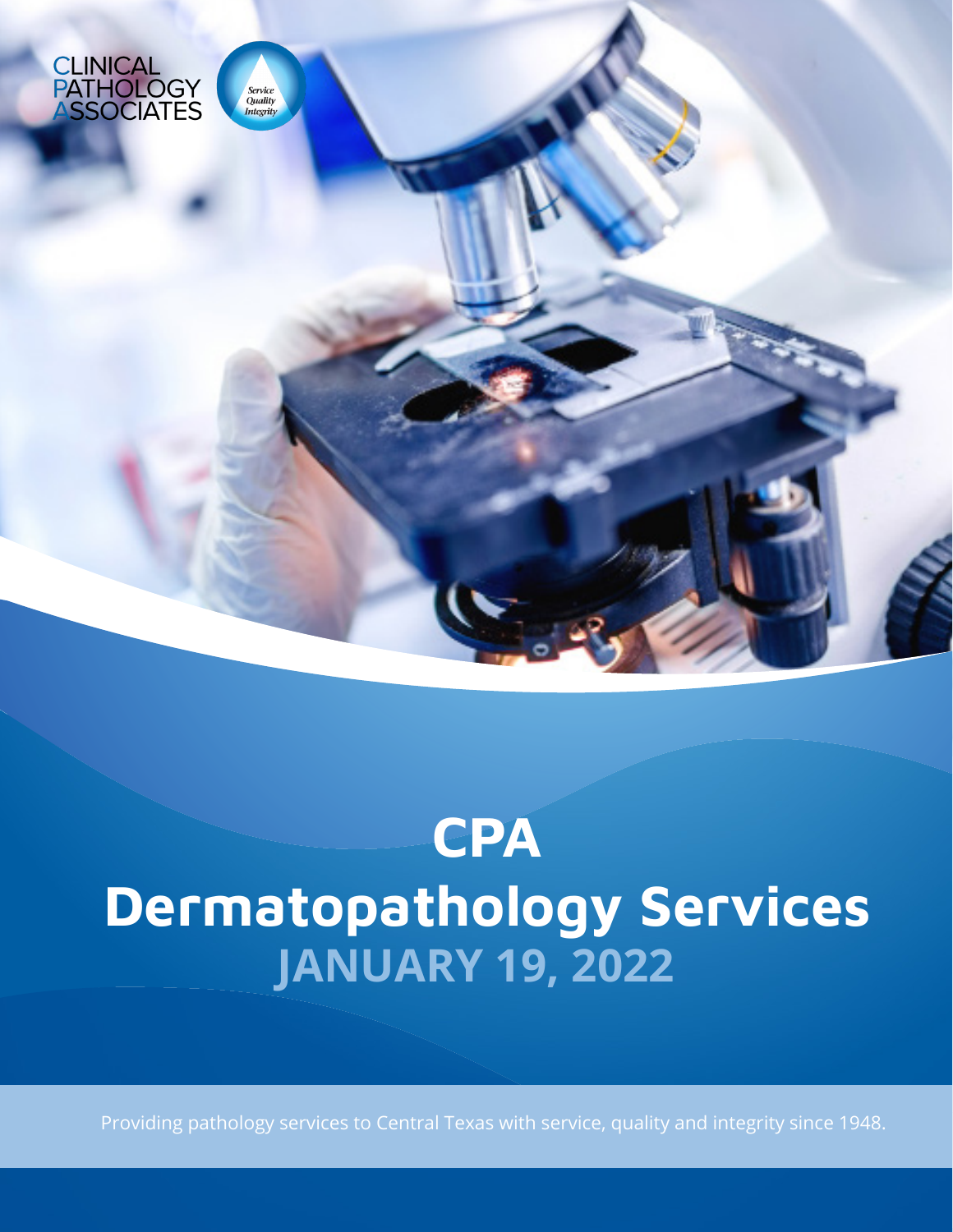

The pathologists of Clinical Pathology Associates are committed to delivering the highest quality health care possible with honesty, integrity and humility. Several years ago, we codified our beliefs by establishing a mission statement and a set of core values

### **Mission**

Clinical Pathology Associates is committed to enhancing patient care.

## **Values**

Our patients are treated with our values in mind:

## **Service**

Prompt delivery of excellent and comprehensive service to patients and the medical community through availability and dependability

# **Quality**

Uncompromising in our dedication to fairness and honesty with each other and those we serve.

# **Integrity**

Uncompromising in our dedication to fairness and honesty with each other and those we serve.

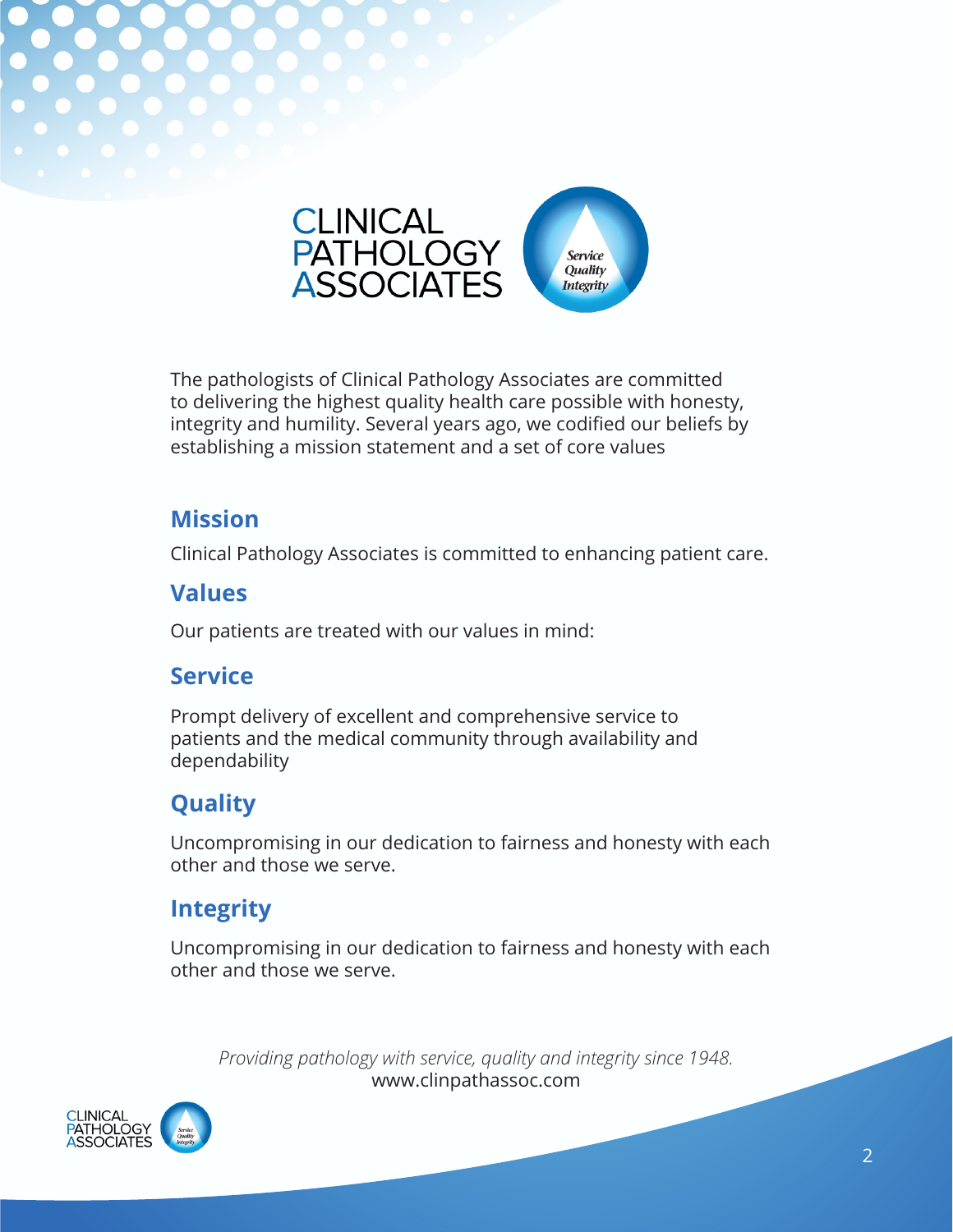

# **Committed to Enhancing Patient Care**

Providing accurate and timely diagnoses is critical in caring for your patient. Not only is this essential to provide the correct treatment, but an accurate initial diagnosis can have a profound impact on the cost of health care.

**Clinical Pathology Associates (CPA)** is a well-known and established anatomic and clinical pathology group. With generations of experience and leadership in anatomic and clinical pathology services, CPA provides the medical community with the service, quality, and integrity seen most often from an academic institution.

With an internal network of consultants, our Board-certified and subspecialty boarded physicians provide the highest quality of care to our patients and primary care physicians.



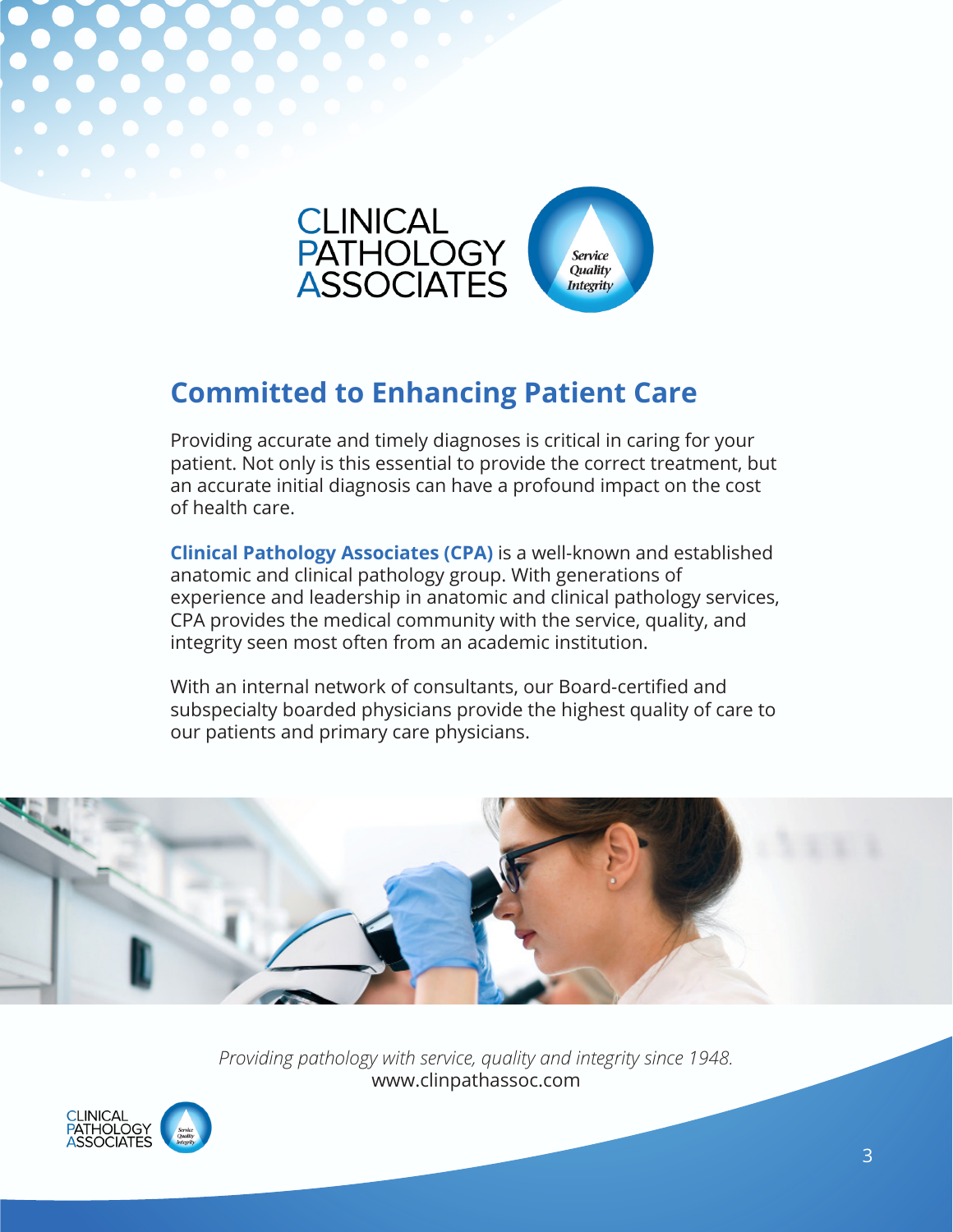# **About Us**

Clinical Pathology Associates (CPA) is a large, private pathology practice that provides leading-edge anatomic pathology and laboratory medicine services from Texas to Florida. With corporate headquarters in Austin, CPA serves hospitals, commercial laboratories, outpatient surgery centers, and private physician groups.

The mission and core values of the organization endorse a commitment to enhancing patient care that is manifest in the prompt delivery of comprehensive and high-quality pathology services through availability and dependability. CPA is uncompromising in our dedication to fairness and honesty with each other and those that we serve. Our core values are essential to us, and they guide every CPA Pathologist. CPA's Code of Conduct reinforces our values. It emphasizes professional excellence and competence, superior service to our clients, adherence to the highest practice standards, sensible stewardship of our client's resources, and open and honest communication.

CPA has a very unique and rare level of Dermatopathology specialization that provides significant and valuable benefits to our clients. Most importantly, CPA has seven Dermatopathologists who can provide professional interpretation for cases. CPA is comprised of 50 Pathologists who are Board Certified in Anatomic and/or Clinical Pathology. CPA Pathologists' expertise is rooted in a broad range of subspecialty training, including fellowships in Cytopathology, Dermatopathology, Endocrine Pathology, Gastrointestinal and Liver Pathology, Gynecologic Pathology, Hematopathology, Microbiology, Molecular Pathology, Neuropathology, Oncologic Pathology, Renal Pathology, Transfusion Medicine, and Urologic Pathology.

CPA corporate offices offer robust administrative support to client operations and customer service needs. Our organization's CEO, CFO, COO, and Practice Administrators are experienced clinicians, consultants, physician group practice administrators, and hospital leaders. They are active members of MGMA, HFMA, ACHE, and PMI, and they participate in ongoing education and training through these organizations.

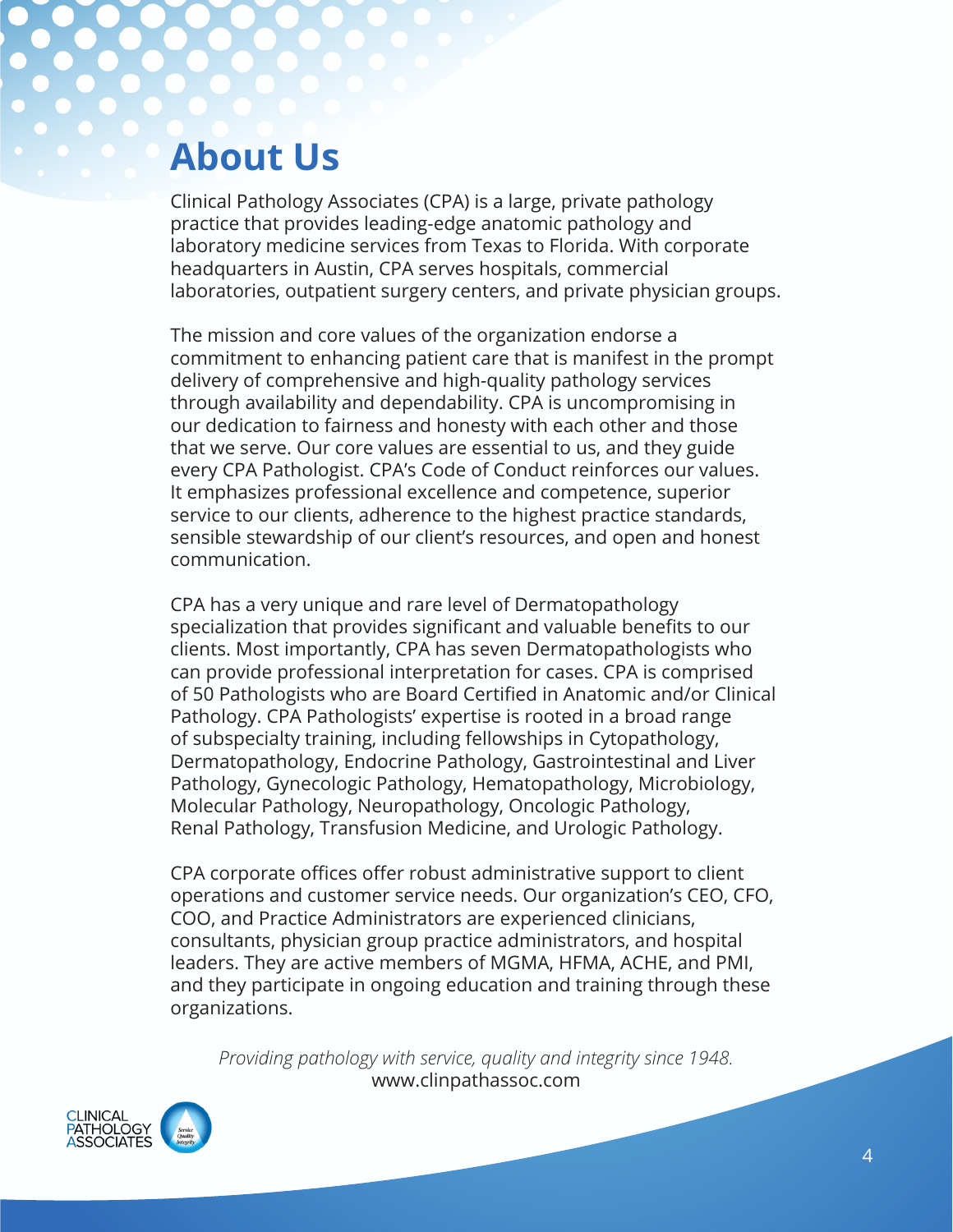# **KEY OFFICERS:**

#### **Edward G. Weir, M.D.**

President Work: 512.623.3300 Cell: 443.791.2690 e.weir@clinpathassoc.com

#### **Matt Thompson, MHSM, CMPE**

Chief Executive Officer Work: 512.623.3305 Cell: 512.917.3521 m.thompson@clinpathassoc.com

#### **Wendy Lange, CPA**

Chief Financial Officer Work: 512.623.3301 Cell: 512.922.1974 w.lange@clinpathassoc.com

#### **Deborah Alsante, MT(ASCP) FACHE**

Chief Operating Officer Work: 512.623.3308 Cell: 713.419.8036 d.alsante@clinpathassoc.com

# **CPA Dermatopathology and Laboratory Services**

- CPA Laboratory has over 26 years of experience providing •Dermatopathology Histology Services to Dermatology offices.
- Since 2019, the CPA Laboratory has been the exclusive provider of Dermatological histology, special staining, immunohistochemistry, and direct immunofluorescence slide staining for many Dermatologists.
- The Scope of Services provided by the CPA Laboratory include the following:
	- Standard histological processing, embedding, serial section microtomy, staining and labeling of Dermatology specimens with hematoxylin and eosin (H&E) staining for Dermatopathology interpretation and diagnosis.

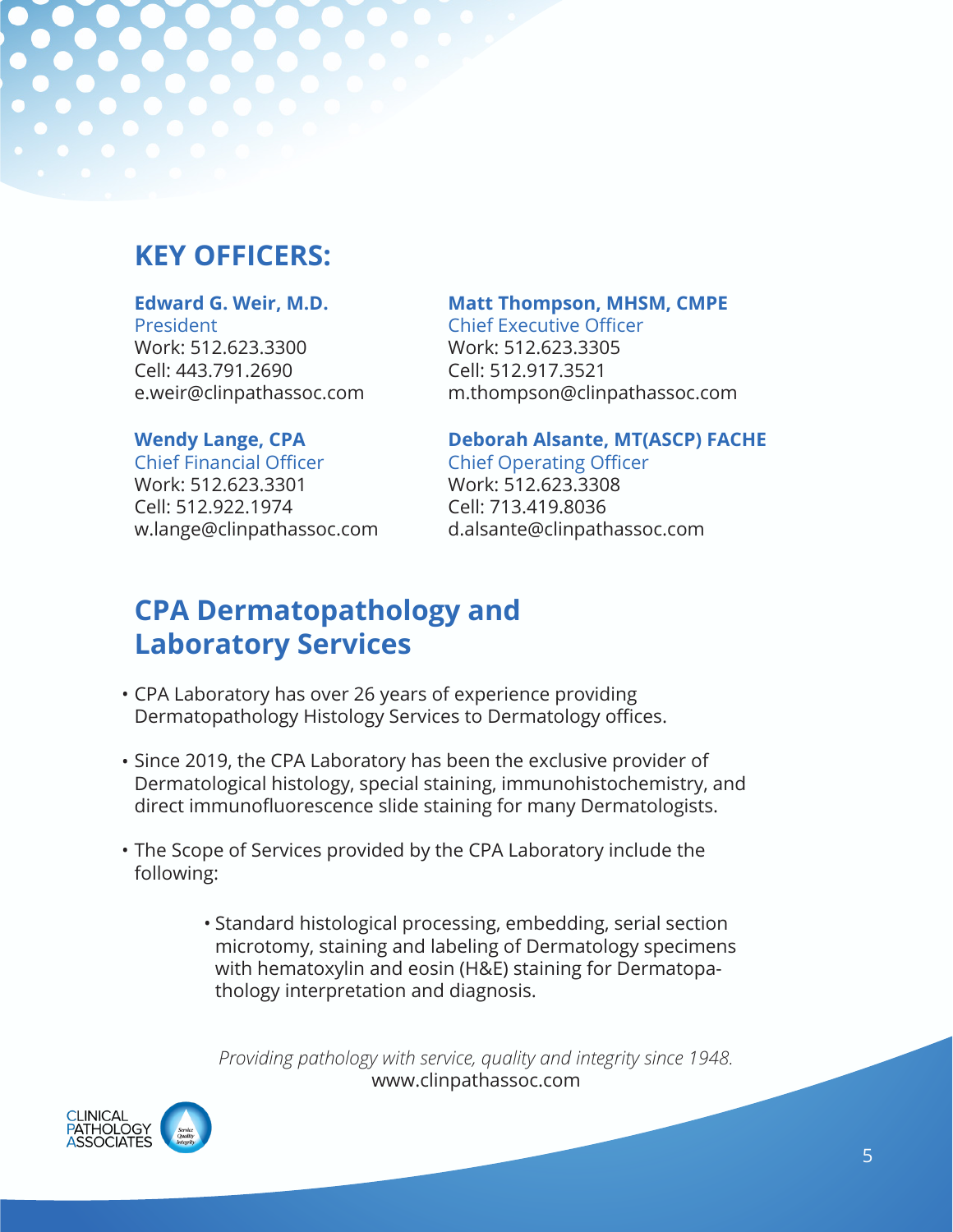

- Special stain processing as requested by the diagnosing Dermatopathologist. The Laboratory performs twenty (20) different special stains which include staining for a wide variety of microorganisms.
- The Laboratory can perform over 100 different immunohis-• tochemistry (IHC) stains in support of the diagnostic efficiency of our Dermatopathologists. This includes numerous IHC stains specific for diagnosing Dermatology specimens, including HMB-45; MART-1; MITF; S-100; SOX-10, and PRAME.
- The Laboratory furnishes Michel's media and processes Dermatology specimens for Direct Immunofluorescence (DIF) staining. All CPA Dermatopathologists are experienced in the interpretation of all five DIF stains.
- Dermatology specimens submitted to the Laboratory are transported directly to the laboratory by CPA employed or contracted couriers. All specimens transported to the Laboratory are verified by manifest for maximum accountability.
- CPA Dermatopathologists will provide interpretation of Dermatology •specimens submitted to the Laboratory.

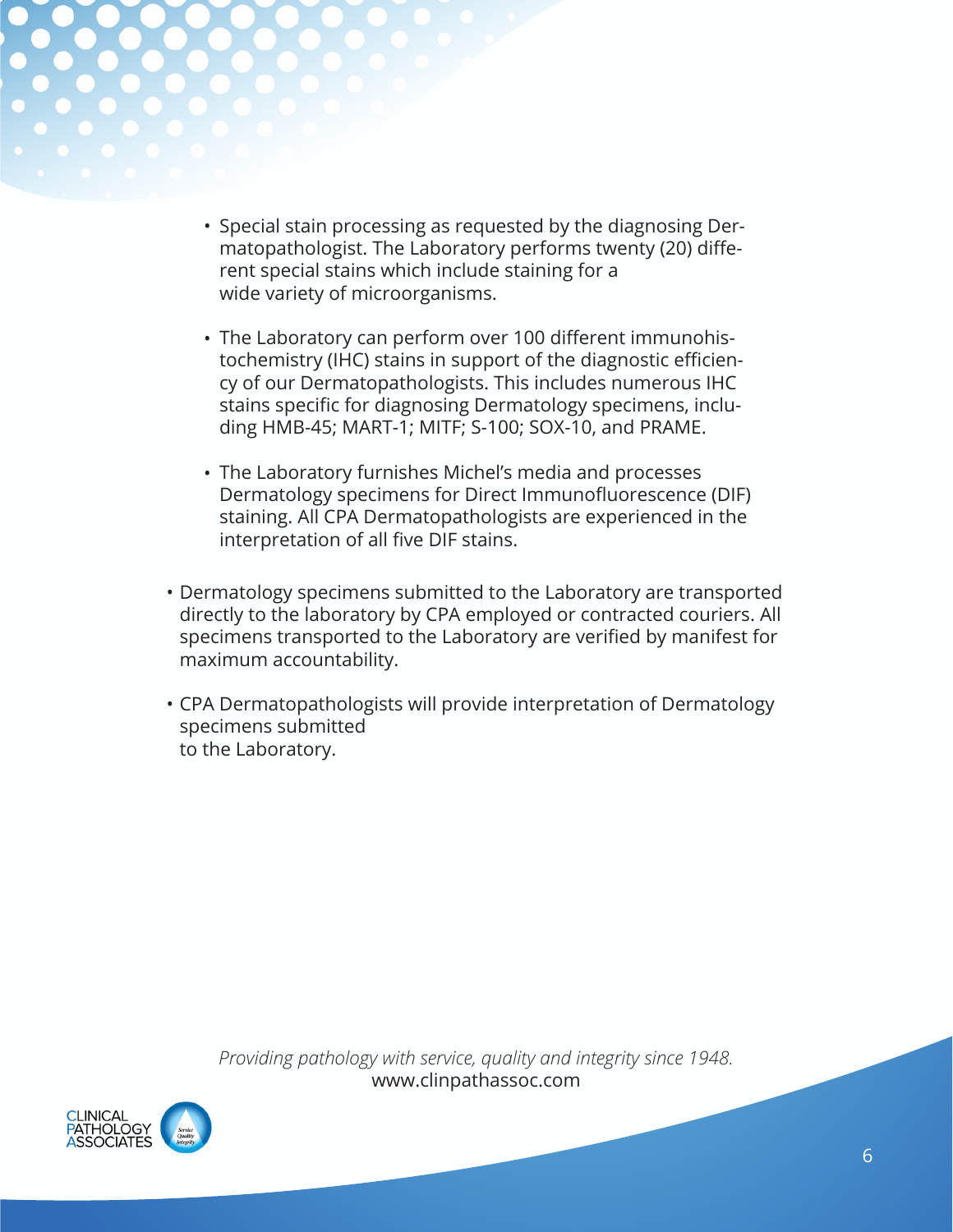# **CPA BIOGRAPHICAL SKETCHES**

Dermatopathology



**Anthony C. Soldano, M.D. - Dermatopathologist** Director of Service

Dr. Soldano graduated from the University of Texas Medical School in San Antonio and completed his combined anatomic and clinical pathology residency at the University of North Carolina Medical Center. Uponcompletion of his residency, Dr. Soldano completed an oncologic surgical pathology fellowship at M.D. Anderson Cancer Center in Houston, Texas followed by a Dermatopathology fellowship at New York University Medical Center where he trained under the world-renowned expert, Dr. Hideko Kamino. His prior mentors include Drs. Victor Prieto, Mario Luna, Harry Evans, Elvio Silva, and Anais Malpica. Dr. Soldano joined CPA in July 2007. He is board-certified in anatomic and clinical pathology, with subspecialty board certification in dermatopathology, and special interest in GI pathology, gynecologic pathology, neuropathology, andgenitourinary pathology. Dr. Soldano currently holds faculty appointment at the University of Texas Dell Medical School as Clinical Assistant Professor within the Department of Internal Medicine.

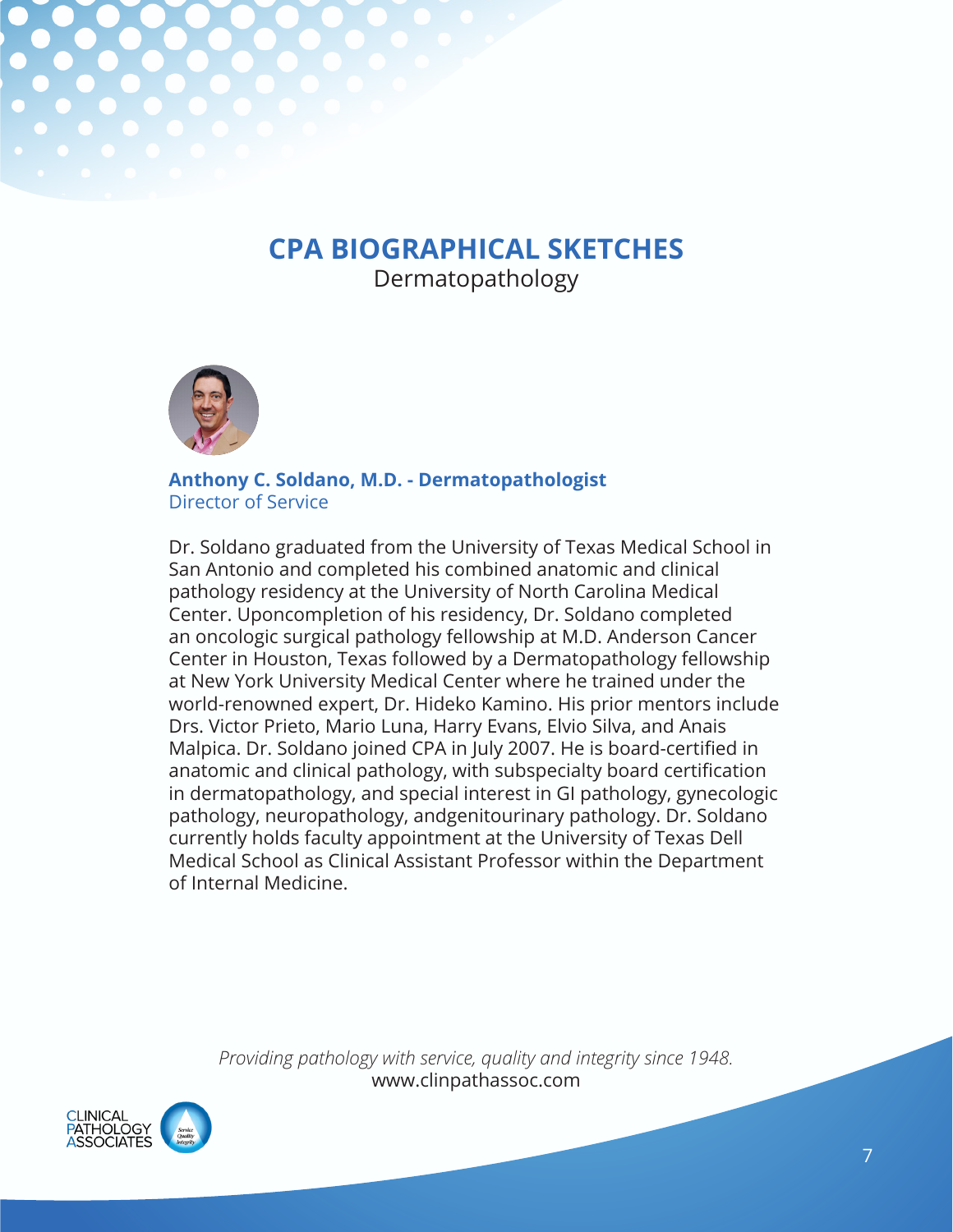

#### **Susan Baer, M.D. - Dermatopathologist**

Dr. Susan Baer completed her undergraduate degree at Pennsylvania State University. She received her medical degree from Jefferson Medical College in Philadelphia, PA and completed residency in anatomic and clinical pathology at Thomas Jefferson University Hospital and Hahnemann University Medical Center. She completed two fellowships, a surgical pathology fellowship at MD Anderson Cancer Center in Houston, Texas, and a dermatopathology fellowship at University of Pennsylvania in Philadelphia, under the direction of Drs. George Murphy and Wally Clark. She served as director of Dermatopathology and assistant professor of dermatology and pathology at Baylor College f Medicine in Houston, Texas and director of the dermatopathology services for the Methodist Hospital, Texas Children's Hospital, Ben Taub Hospital, and the Veteran's Medical Center from 1993 to 1998 prior to joining Clinical Pathology Associates. Dr. Baer is board certified in Anatomic and Clinical Pathology and subspecialty certified in Dermatopathology and Cytopathology.



#### **Julia Choi, M.D. - Dermatopathologist**

Dr. Julia Choi earned an Engineering degree from Duke University, Durham, NC, before attending Medical School at Case Western Reserve University School of Medicine, Cleveland, Ohio. Dr. Choi

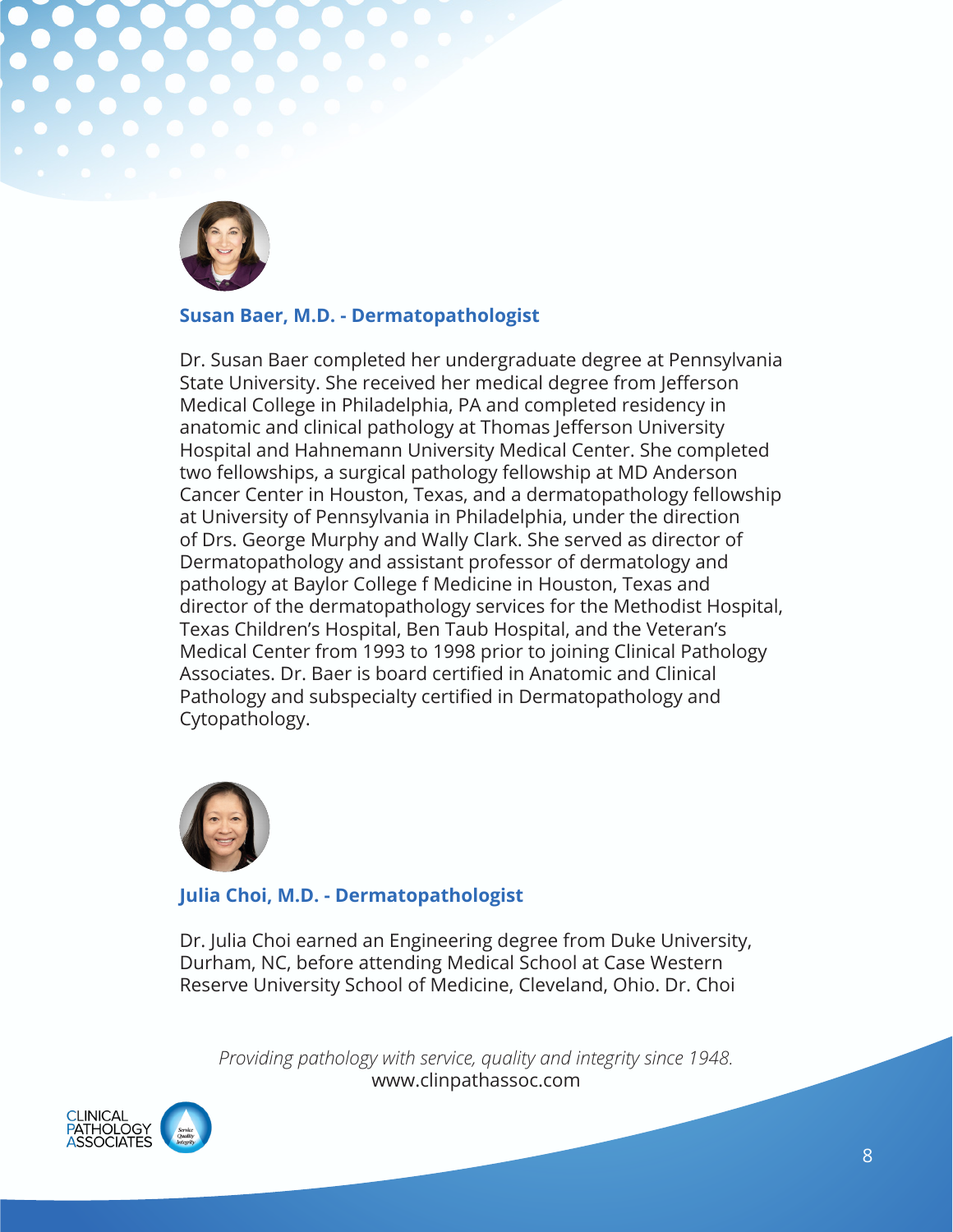then completed an Internal Medicine Internship at Boston Medical Center, Boston, MA. After internship, Dr. Choi completed a twoyear clinical research fellowship at the National Institutes of Health studying cutaneous lymphoma. Dr. Choi then completed a residency in Anatomic and Clinical Pathology at the University of Maryland Medical Center in Baltimore, Maryland, where she also served as Chief Resident. Following residency, Dr. Choi completed a Dermatopathology fellowship at Propath/UT Southwestern in Dallas, Texas, followed by a fellowship in Hematopathology at Baylor Scott and White Hospital, Temple, Texas. Dr. Choi has been the recipient of numerous academic honors and awards. Dr. Choi is board certified in Anatomic/Clinical Pathology, Hematopathology and Dermatopathology. Cytopathology.



#### **Eric P. Fillman, M.D. - Dermatopathologist**

Dr. Eric Fillman received his medical degree from Uniformed Services University of Health Sciences School of Medicine in Bethesda, Maryland. He continued his post graduate education at Walter Reed Army Medical Center for his Internship and San Antonio Uniformed Services Health Education Consortium for residency in Anatomic and Clinical Pathology. Dr. Fillman continued his training and completed a fellowship in Dermatopathology. Dr. Fillman is board certified in Anatomic and Clinical Pathology with subspecialty certification in Dermatopathology. Cytopathology.

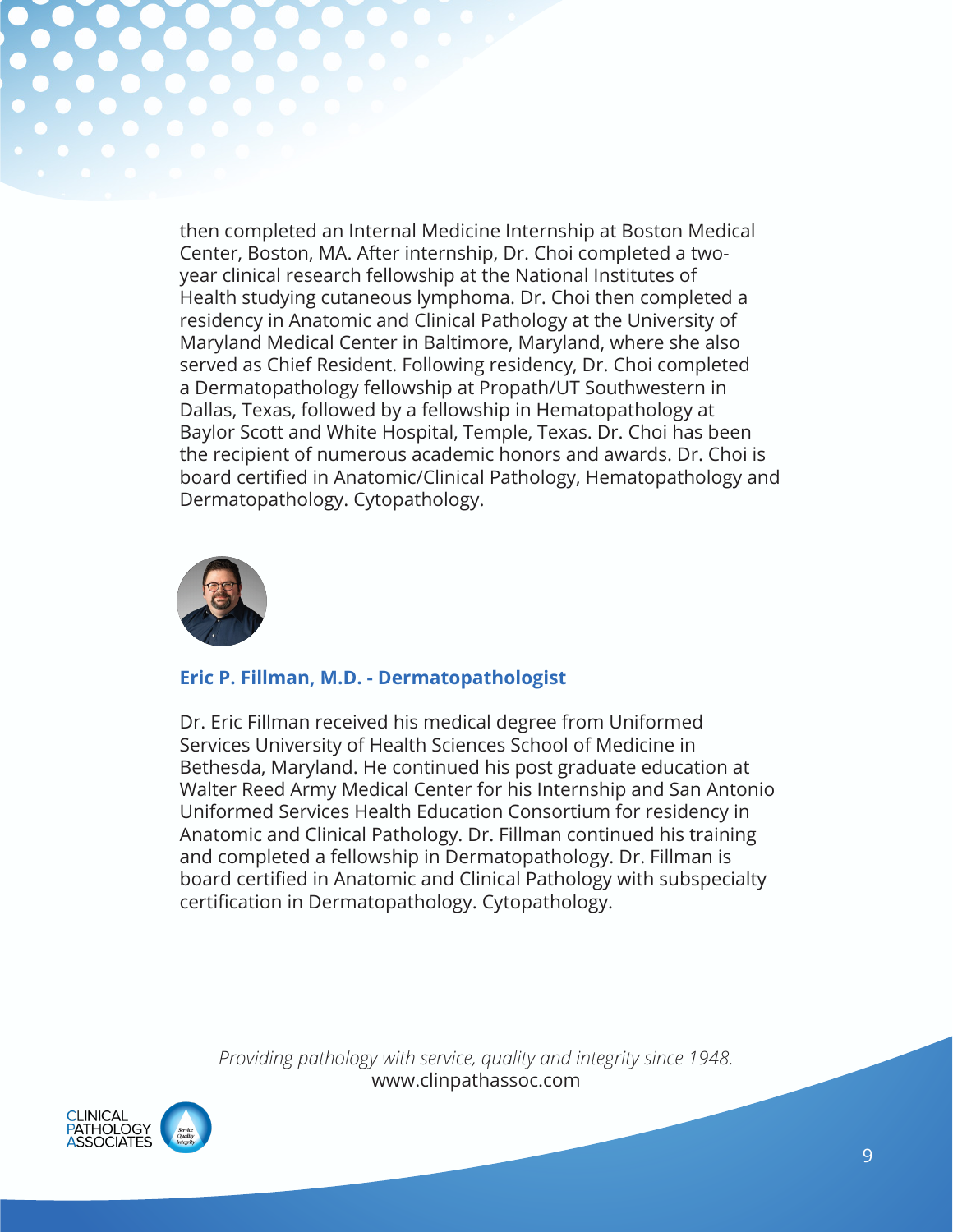

#### **Brett Keeling, M.D. - Dermatopathologist**

Dr. Brett Keeling received her medical degree from University of Florida College of Medicine in Gainesville Florida. She continued her post graduate education at University of Texas at Austin for her internship and residency in Dermatology. Dr. Keeling continued her training and completed a fellowship in Dermatopathology. Dr. Keeling is board certified in Dermatology with subspecialty certification in Dermatopathology who splits her time between teaching Dermatology at The University of Texas Dell Medical School and practicing Dermatopathology.



#### **Timothy Kolda, M.D. - Dermatopathologist**

Dr. Timothy Kolda completed his undergraduate degree in Zoology from the University of Texas. He received his medical degree from Baylor College of Medicine in Houston. He continued his post graduate education at Baylor for residency in Anatomic and Clinical Pathology and a fellowship in Dermatopathology. Dr. Kolda also completed a fellowship in surgical pathology at MD Anderson Cancer Center in Houston. Dr. Kolda is board certified in Anatomic and Clinical Pathology with subspecialty certification in Dermatopathology